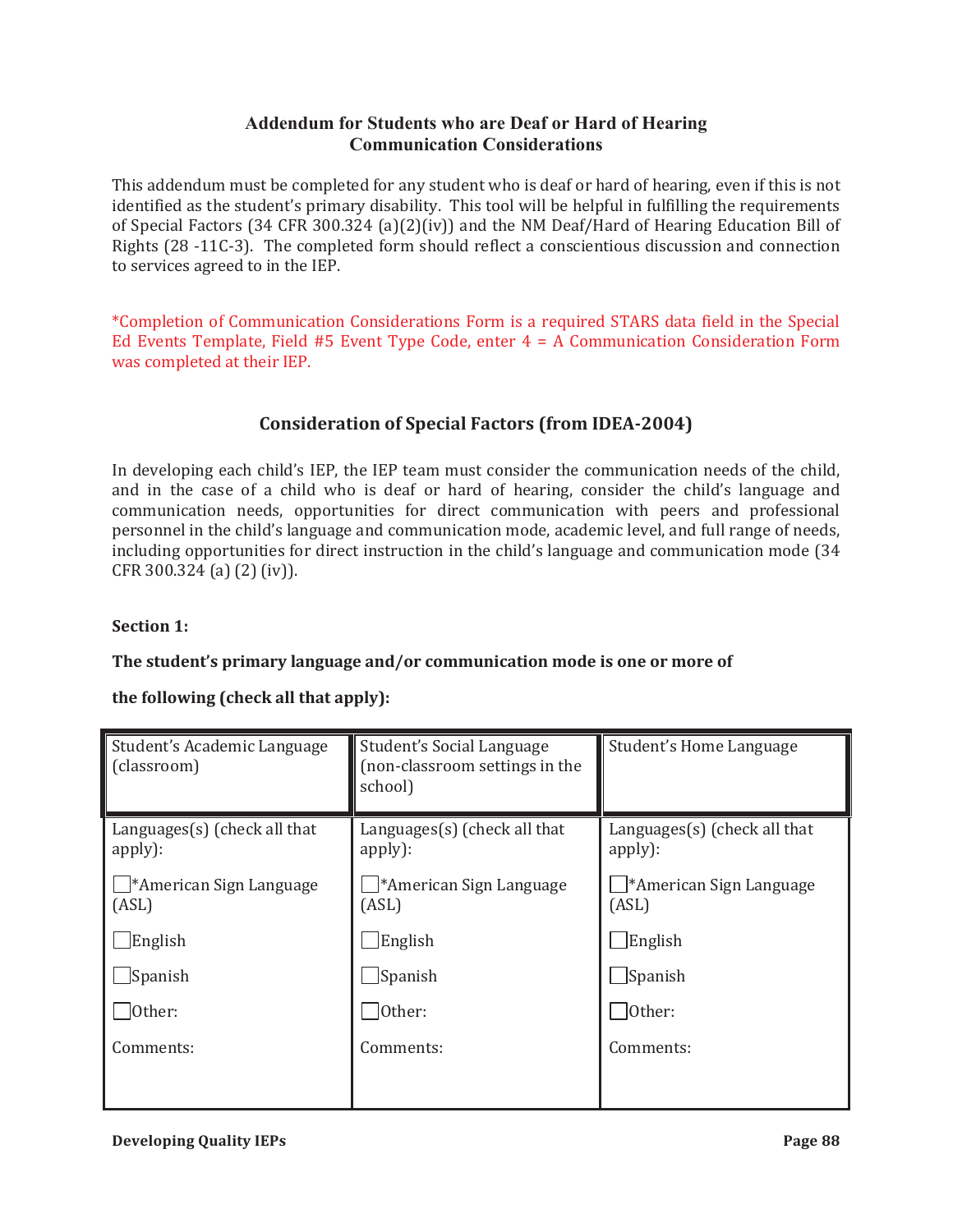| Communication modes (check      | Communication modes (check      | Communication modes (check      |
|---------------------------------|---------------------------------|---------------------------------|
| all that apply):                | all that apply):                | all that apply):                |
| (Classroom)                     | (Social)                        | (Home)                          |
| English-based signed system     | English-based signed system     | English-based signed system     |
| Gestural                        | Gestural                        | Gestural                        |
| ]Spoken                         | Spoken                          | $\Box$ Spoken                   |
| Written                         | Written                         | Written                         |
| *ASL is a complete signed       | * ASL is a complete signed      | * ASL is a complete signed      |
| language with complex           | language with complex           | language with complex           |
| grammar and syntax. Only        | grammar and syntax. Only        | grammar and syntax. Only        |
| mark "Gestural" if student is   | mark "Gestural" if student is   | mark "Gestural" if student is   |
| using non-standard gestures to  | using non-standard gestures to  | using non-standard gestures to  |
| communicate only or in addition | communicate only or in addition | communicate only or in addition |
| to formal ASL.                  | to formal ASL.                  | to formal ASL                   |
| Other:                          | Other:                          | Other:                          |
| Comments:                       | Comments:                       | Comments:                       |

### **Section 2:**

## **What language(s) and/or mode(s) of communication does the family use with their child?**

The family reports the following strengths and challenges when communicating with their child:

Comments:

Action Plan:

### **Section 3:**

### **Does the student have age appropriate communication and language proficiency that is adequate to enable him/her to succeed in acquiring grade level skills and concepts of the general curriculum?**

 $\Box$  Yes: What supports are needed to assure access to the general curriculum?

## **Developing Quality IEPs** Page 89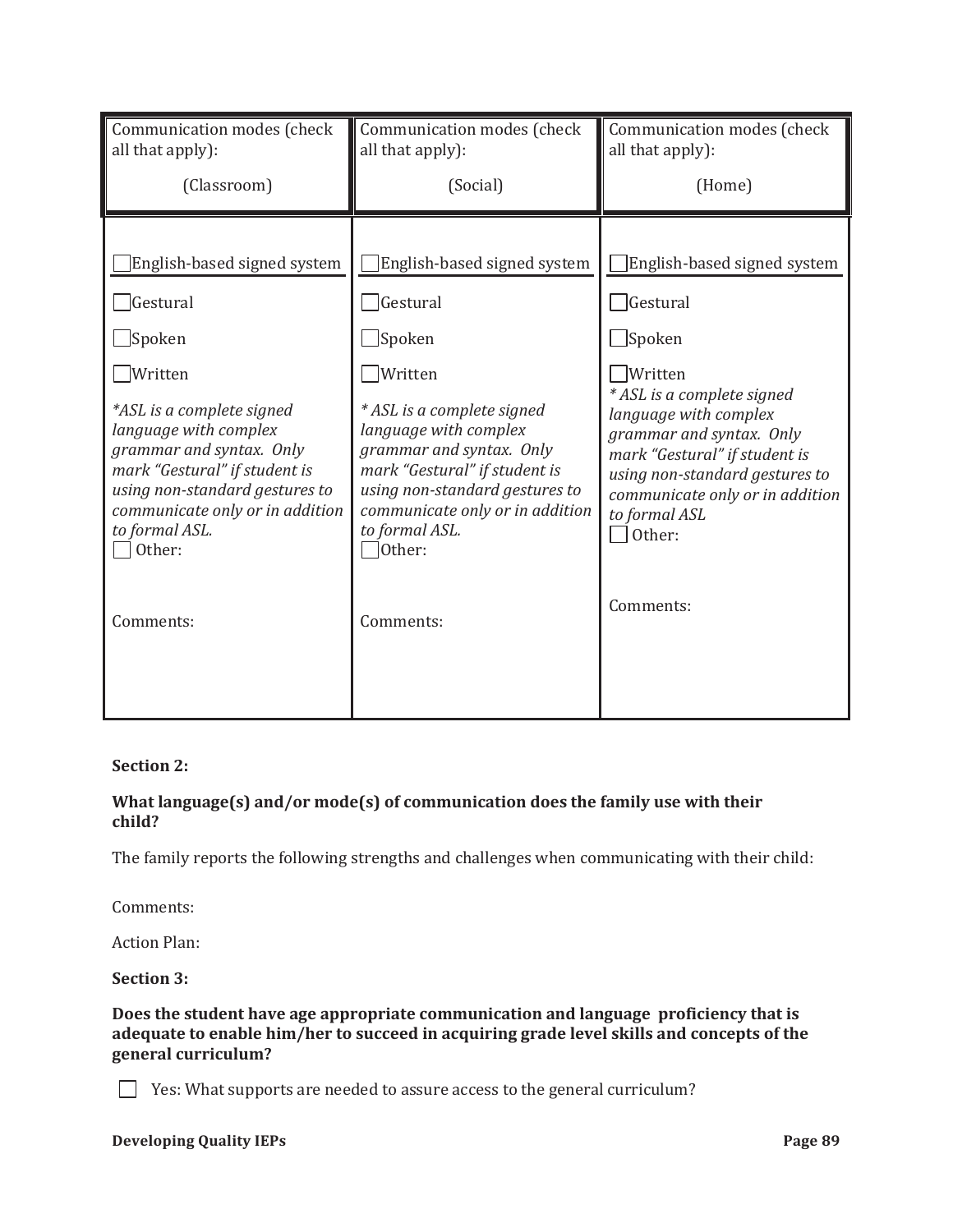Issues considered:

Action plan:

 $\Box$  No: What supports and opportunities will be provided to increase the child's proficiency in the language(s) and/or communication mode(s) that best meet his/her needs, allow him/her to participate in the general curriculum and meet his/her IEP goals and objectives? Issues considered: Action plan:

#### **Section 4:**

#### **The following factors have been identified and discussed:**

The ability of teachers, interpreters and other specialists to communicate fluidly with the student.

Issues considered:

Action plan:

The ability of teachers to accommodate and to design an educational program that meets the student's unique language and communication needs.

Issues considered:

Action plan:

The consideration of the student's accessibility to and inclusivity in all components of the educational process, including the classroom and all other school activities (as appropriate), including, e.g. recess, assemblies, conversations with members of the school community in and out of the classroom, field trips, extracurricular activities and athletics. Regulations require each public agency to ensure that each child with a disability participates with nondisabled children in extracurricular services and activities to the maximum extent appropriate to the needs of that child and that supplementary aids and services determined by the child's IEP team to be appropriate and necessary for the child to participate in nonacademic settings (34 CFR Sec. 300.117).

Issues considered:

Action plan: